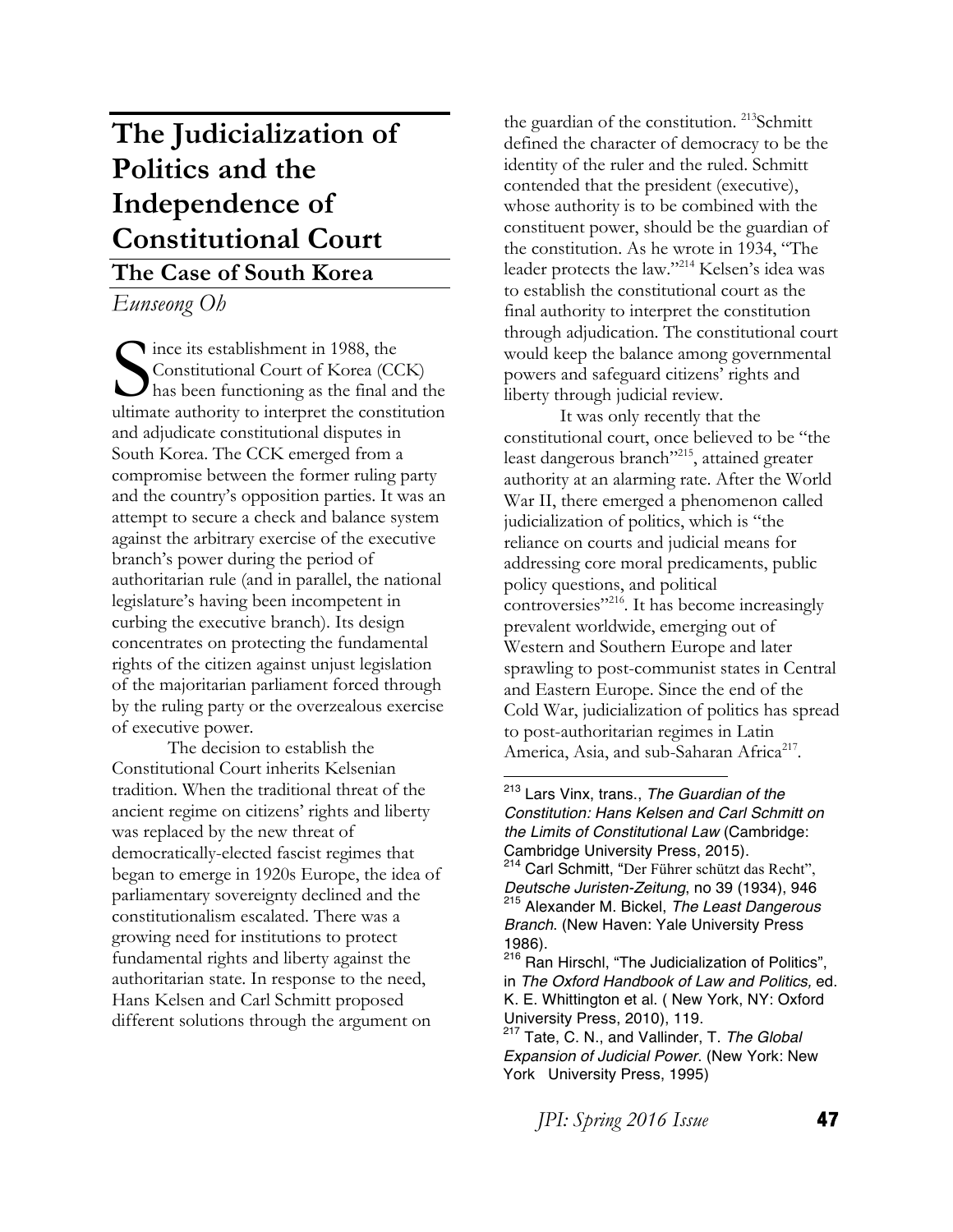In modern democratic countries, the judiciary has expanded its realm of oversight from a passive locus for the interpretation and application of statutes to active functions of legislation<sup>218</sup>. Though implemented in different political, legal and cultural contexts, this phenomenon has come with the emergence of the constitutional adjudication system. The rise of constitutional adjudication<sup>219</sup>, whether by the U.S. Supreme Court or various European constitutional courts, has put pressure on political institutions to correspond to the constitution, and therefore, to be under the jurisdiction of the courts<sup>220</sup>.

There are three patterns of judicialization: limits on the authority of the legislative branch imposed by the judiciary, the participation of the courts in policymaking, and the courts' regulation of what constitutes permissible political activity<sup>221</sup>. The first involves the courts' increasing influence on the legislature,

 John A. Ferejohn and Pasquale Pasquino. "Rule of Democracy and Rule of Law," in *Democracy and the Rule of Law*, ed. J. M. Maravall et al. (Cambridge: Cambridge University Press, 2003) 242-260.<br><sup>218</sup> *Ibid.* 

<u> 1989 - Johann Barn, mars eta bainar eta bainar eta baina eta baina eta baina eta baina eta baina eta baina e</u>

<sup>218</sup> *Ibid*. <sup>219</sup> In this essay, *constitutional adjudication*, *judicial review*, and *constitutional review* are used interchangeably, with an intention to refer to the adjudication process by the constitutional court justices on the constitutionality of statutes. If found unconstitutional after constitutional adjudication, a statute is to be nullified and replaced by new legislation.

John A. Ferejohn and Pasquale Pasquino. "Constitutional Courts as Deliberative Institutions: Towards an Institutional Theory of Constitutional Justice," in *Constitutional Justice East and West*, ed. W. Sadurski (The Hague: Kluwer Law International, 2002) 21-36

<sup>221</sup> John A. Ferejohn. "Judicializing Politics, Politicizing Law," *Law & Contemporary Problems*, 65(3), (2002): 41-68.

Hirschl, "The Judicialization of Politics."

especially with the introduction of judicial review: the elected officials' legislative agendas are subject to review where the constitution is the supreme and fundamental law of the land. The second reflects the growing role of the courts as policymakers. Not only are there cases where public policies are made in the courts, but administrative review both before and after the judiciary weighs in also demonstrates the courts' substantial influence over the executive branch. This aspect of judicialization has become more and more prominent in modern welfare states and international tribunals since 1945. In the third pattern, the courts even come to regulate the conduct of political actors in electoral processes or in the executive branch taking charge of nationwide political decisionmaking. All of these roles influence other political actors to consider judicial reactions to their agendas more deeply than they had in the past.

Traditionally, discussions of judicialization focus on "the countermajoritarian difficulty"<sup>222</sup>. At the center of this debate is the process of judicial review, where unelected justices are able to nullify the dulyenacted legislation of elected officials by ruling it unconstitutional. For critics of these actions, it is considered illegitimate for the judiciary, which lacks democratic accountability, to intervene in the business of representative institutions. This tradition stems from the classical theories on separation of powers<sup>223</sup>. In the Lockean and Rousseauian tradition of parliamentary sovereignty, the authority to conduct a constitutional review

<sup>&</sup>lt;sup>222</sup> Bickel, "The Least Dangerous Branch," 16-23.

<sup>&</sup>lt;sup>223</sup> Ferejohn and Pasquino, "Rule of Democracy and Rule of Law," 242-260.

Tom Ginsburg, "The Constitutional Court and the Judicialization of Korean Politics," in *New courts in Asia*, ed. A. Harding, et al. (New York: Routledge, 2010).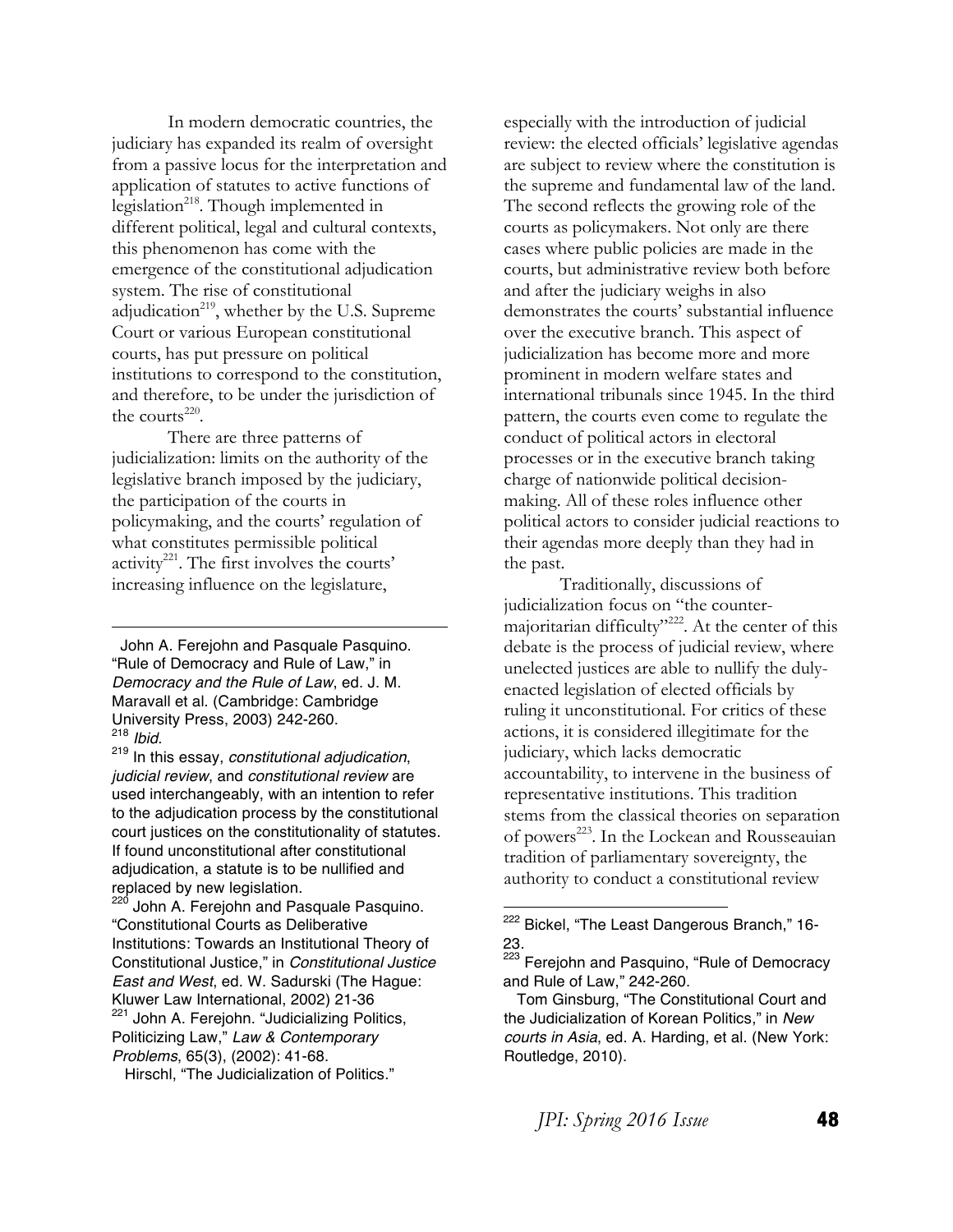belongs exclusively to the legislature. Thus the parliament, as the representative of the people, is the only branch that can legitimately exercise constitutional review, which thus in nature *a priori* and abstract. In light of the idea of parliamentary sovereignty, judicialization is undemocratic in that the judiciary exercises its power to thwart the will of democratically elected officials.

Similarly, the tradition of Montesquieuian separation of power also forms a basis for rejecting constitutional review by the judiciary. Montesquieu argued that governmental power should be separated horizontally and distributed among three branches: executive, legislative, and judicial. If the judiciary retains legislative and executive power, then power will be exercised arbitrarily over the life and liberty of the citizenry, resulting in despotism: judicial review, where the court intervenes the legislative and executive activity, is therefore seen to be in conflict with the exercise of democracy. Countries that inherited traditions of parliamentary sovereignty and Montesquieuian separation of powers adapted constitutional review according to their respective traditions. The Republic of Korea, as it transitioned from authoritarian rule to liberal democracy in the 1980s, adopted the Kelsenian model of the constitutional court based on the Montesquieuian tradition.

Even in the context of judicialization, however, guaranteeing judicial independence has been a more serious concern than the judiciary overstepping its authority to intervene against democratically-elected officials' legislation, when considering the focus of the institution on rights protection from its birth. The paradox lies, rather, in that the judicialization of politics also coincides with the undermining of judicial independence in the Korean case, resulting in

politicization of the  $CCK<sup>224</sup>$ . As the realm of jurisdiction expands into politics in the context of judicialization, the CCK is also subject to influence from politics. The very political nature of the CCK has opened a channel for political power to encroach upon the judiciary's independence. This manifests itself in both formal and informal ways, the latter of which are difficult to measure but pervasive within the judiciary at all levels.

In this paper, I examine whether the CCK is an independent guardian of liberal democratic constitutionalism that is free from political pressure. First, I explore the political and historical context in which the CCK was created, as well as its structure and function in Korean politics. In order to answer the first part of the question – if the CCK is independent – I examine the judicial independence of the CCK both on the *de jure* and the *de facto* level. I trace the career of CCK justices since their mandatory retirements in order to find out if political pressure has been exercised in any form. In addition, records of constitutional adjudication on the "purely" political cases I discuss provide insight into the politicization of the CCK. Finally, whether the CCK is a guardian of constitutional democracy or not is addressed by examining the court's role as a guardian of the constitution, specifically the role of the CCK in complementing Korea's liberal democracy.

 Because South Korea is only a nascent democratic country, it is still in a precarious stage that occurs before the stabilization of constitutional democracy and the entrenchment of the role of constitutional institutions. Therefore, the case of the Constitutional Court of Korea offers valuable

<sup>&</sup>lt;sup>224</sup> Jongcheol Kim and Jonghyun Park. "Causes and Conditions for Sustainable Judicialization of Politics in Korea," in *The Judicialization of Politics in Asia* ed, Dressel, B.,(New York, NY: Routledge, 2012), 37.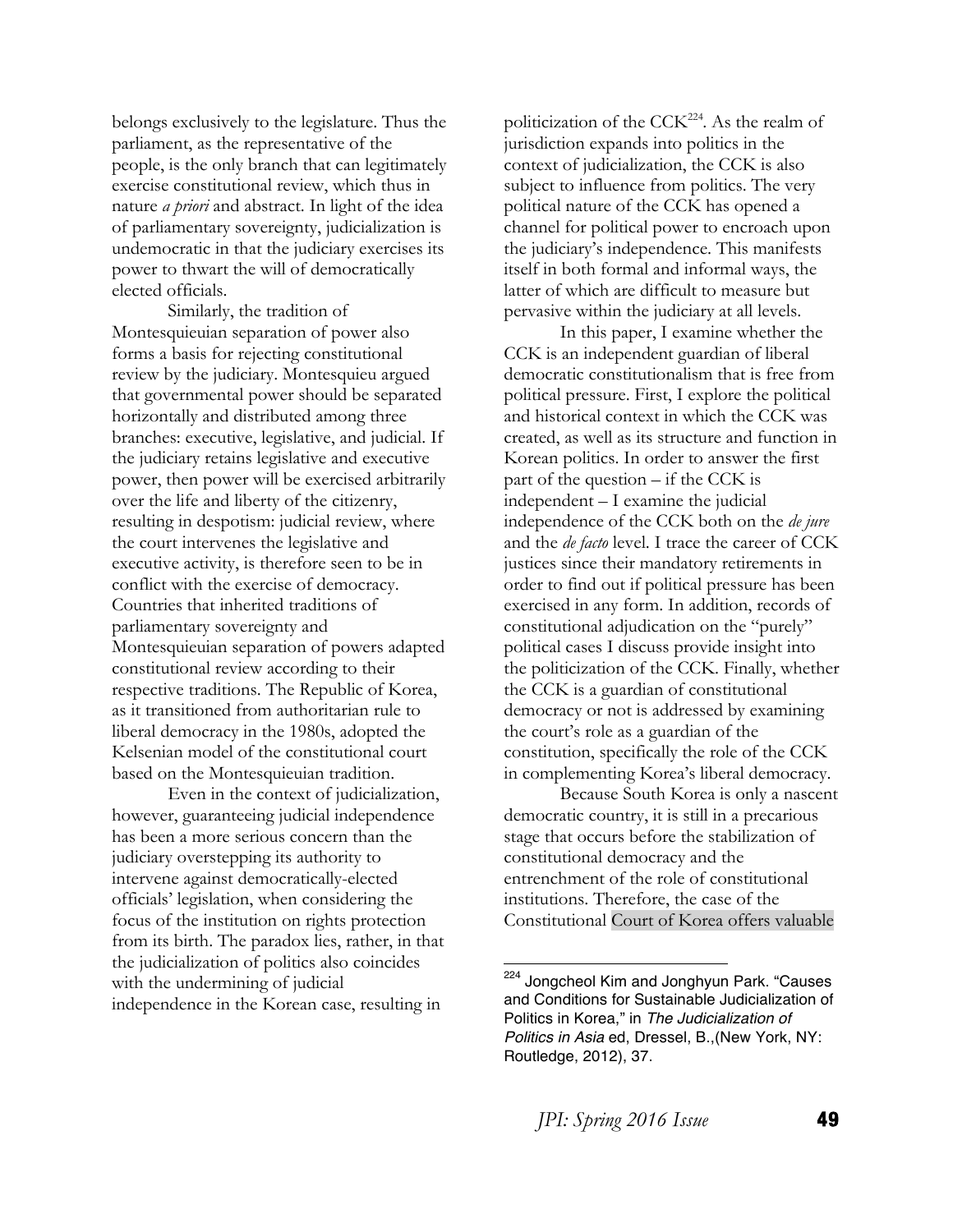insights into understanding possible threats to judicial independence in post-authoritarian societies. In addition, it will also provide grounds to evaluate the contribution of the constitutional court as an institution in modern democratic politics.

#### **THE CONSTITUTIONAL COURT OF KOREA THE POLITICAL CONTEXT OF THE CONSTITUTIONALISM IN KOREA**<sup>225</sup>**: BEFORE THE 1987 CONSTITUTION**

The first written constitution of Korea was promulgated in 1899 by the king, when the Joseon Dynasty changed its name to the Empire of Dai Han. During the Japanese colonial period (1910-1945), the provisional government of Korea—then in exile embraced Western traditions of modern constitutionalism based on the principles of popular sovereignty, parliamentarianism, the separation of powers, fundamental rights and the rule of law. All were enshrined in émigré declarations on the future character of the Korean nation issued between 1919 and 1948. Yet these aspirational values had little impact on affairs in Korea proper until 1945, when the Japanese evacuated the country. Even then, these precepts fell short of reality with the formation of separate occupation zones trending towards authoritarian rule, whether aligned with "capitalist" or "communist" production systems, and the outbreak of fullscale civil war three years later.

 The weak basis for Korean constitutionalism when independence came meant that the supreme law of the land underwent nine distinct reforms in a 60-year period from 1945. The constitution not only underwent relatively frequent reforms as a written and rigid constitution, but its content also underwent radical changes varying across the parliamentary government to the presidential system, and from the bicameral

parliament to the unicameral National Assembly. These reforms can be summarized as the repeated destruction of constitutional order and the subsequent movement to guard democratic constitutionalism<sup>226</sup>. The First Republic (1948-1960) amended the constitution twice, first to secure President Syngman Rhee's reelection by changing electoral and parliamentary rules, and second to allow his reappointment. Both reform procedures violated the constitution.

The third reform came after the "4.19 Revolution" in 1960, which led to the resignation and exile of President Rhee following mass protests against his rigged reelection campaign. The third and fourth reforms aimed to restore the democratic constitutionalism under opposition leader Chang Myon by installing the first constitutional court and retroactively penalizing anti-democratic practices under Rhee. These efforts, however, were aborted by the "5.16" military coup d'état of President Park Chung-hee, which led to the fifth and the sixth reforms, leading to the imperial presidency of Park Chung-hee and the abolition of term limits. President Park continued to carry out the seventh reform in 1972, known as the October Revitalizing Reform, or the "Yushin Constitution" that suspended the previous constitution. The authoritarian era reached its peak with the imposition of martial law that year.

After President Park's assassination in 1979, another military coup d'état followed, led by President Chun Doo-hwan, and saw the eighth reform, which also maintained the existence of a powerful presidency. Throughout the nine reforms and six republics, the Korean Constitution had been at the center of repeated battles between prolonged one-man rule and efforts to provision for a democratic constitution.

*JPI: Spring 2016 Issue* **50** 

 <sup>225</sup> Kwon, Y. *Constitutional Theory*. (Seoul: Beopmunsa, 2010) (available only in Korean).

 <sup>226</sup> *Ibid*.,100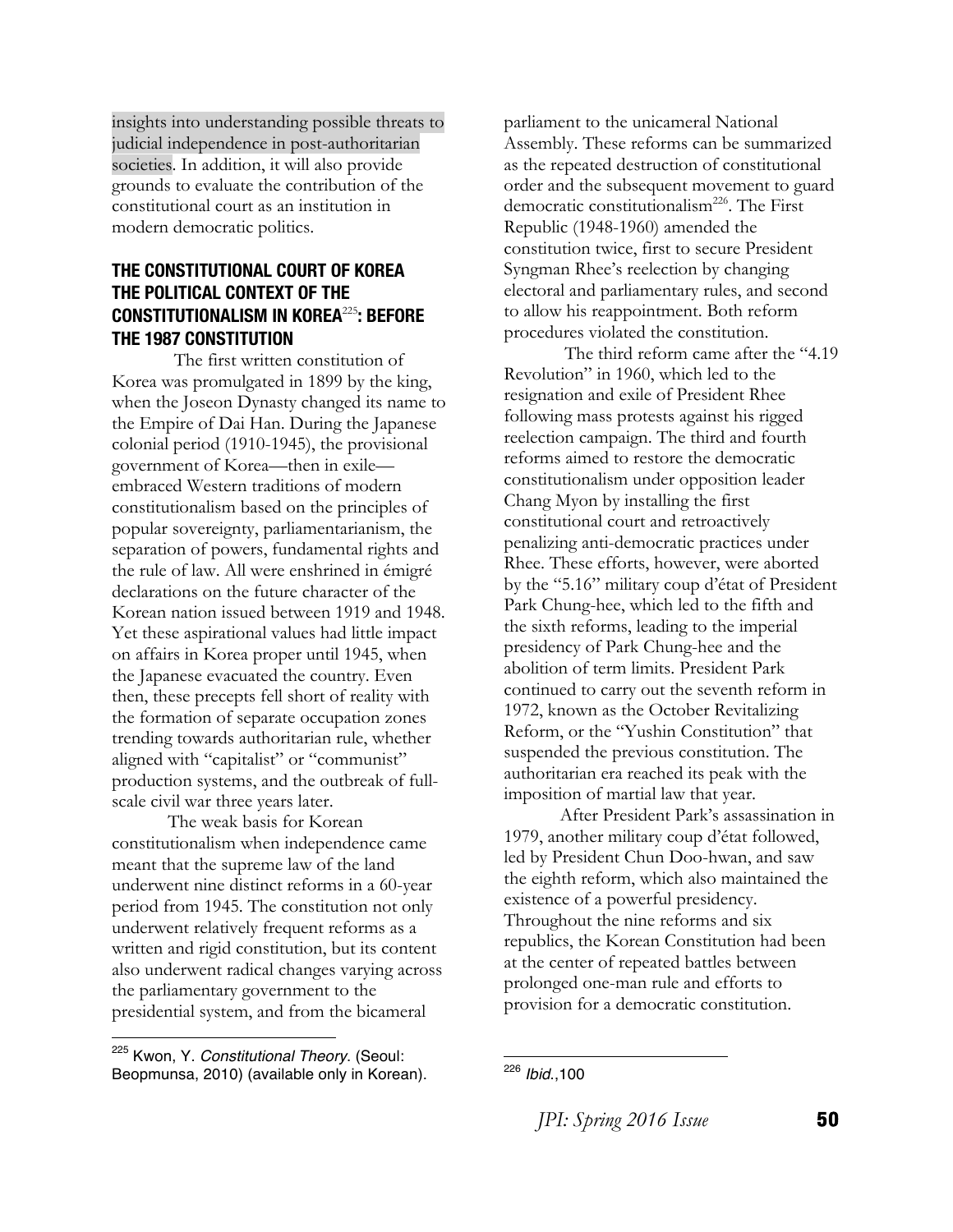## **THE 1987 CONSTITUTION AND THE CONSTITUTIONAL COURT OF KOREA**<sup>227</sup>

The long period of authoritarian rule culminated in the "6.10 Democratic Revolution" in 1987. As a result of the "June Revolution," the ninth Korean Constitution was adopted and the CCK was established, based upon popular sovereignty and liberal democracy as its fundamental ideologies. Eight representatives from the ruling party and the opposition parties drafted the document. Since these eight each represented one of the promising candidates for the upcoming Presidential election (including the eventual winner, the ruling party candidate Roh Tae-woo), the discussion was mainly concentrated on term limits and other restrictions on the power of the presidency. The reform was reviewed and approved by the special committee on constitutional reform in the National Assembly to be sent to a plebiscite that year, which ratified the new constitution with 93.1 percent of the votes cast in favor.

Considering Korea's experience with authoritarianism and the distant, ephemeral democracy practiced by the provisional government in exile, it is not surprising that the eight delegates and the special committee decided to adopt the Kelsenian model of a constitutional court. In the special committee, there had been discussion on whether the Supreme Court or the constitutional court should exercise constitutional review. Both parties' primary concern was to effectively protect citizens' fundamental rights and liberty from unjust legislation or executive arbitrariness. It was the ruling party's idea to

insulate the Supreme Court from partisan politics and install a committee for constitutional adjudication, while the opposition parties insisted on the transfer of this authority to the Supreme Court. In the past, during the fifth reform of the constitution (in 1962), the government had in fact vested the Supreme Court with the authority to conduct judicial reviews. However, for twenty years the court's authority to conduct a judicial review remained virtually dormant, with only two cases of statutes being ruled unconstitutional before the bench. Even after the constitutional committee was reinstated, the authoritarian regime restricted the right to judicial review only to the Supreme Court. At last, having been granted the condition to institutionalize constitutional complaints, the opposition parties agreed to install a constitutional court rather than transfer the power to the Supreme Court (The Constitutional Court of Korea, 2008).

Thus, not only was it a political decision to establish the CCK, but the decision also aimed to impact political actors and the democratic system through the CCK. The primary function that people expected of the CCK was restoring and honoring the liberal democratic constitutionalism the provisional government had imagined for the country in 1919, that successive presidents had breached by rigging elections, banning members of the opposition from running for office and using extrajudicial measures to suppress political activism. So, the CCK was born as the guardian of the constitution<sup>228</sup>. This role required the CCK, as a "fourth power," to stay independent from the legislature, the executive, and even the rest of

<sup>&</sup>lt;sup>227</sup> "Twenty years of the Constitutional Court of Korea," The Constitutional Court Library, last modified 2008,

http://library.ccourt.go.kr:8080/vlsvr/search/Sear chViewC.jsp?barcode=VL00000282027&search Val=search\_empty&productCd=007. (available only in Korean).

<sup>&</sup>lt;sup>228</sup> Yi, Y. "Judicialization of Politics, is the Crisis of Democracy? Focusing on the Principle of Habermas's Democratic Constitutional State Theory". *Peace Studies*, 20(1) (2012): 71-103 (available only in Korean).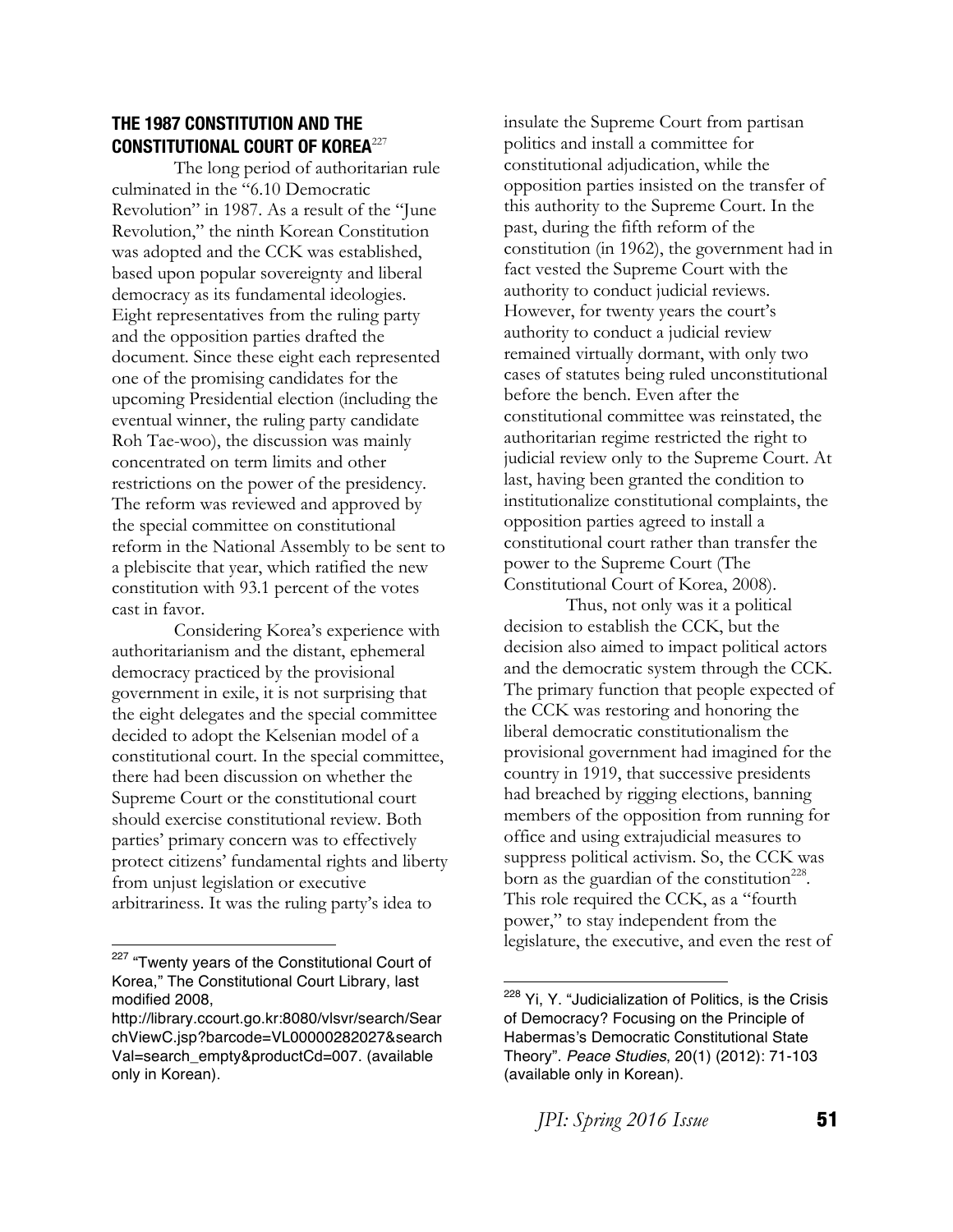the judiciary.229 It was of less concern that the process of judicial review might be undemocratic than that the process of judicial review itself could remain independent from national politicking.

#### **THE STRUCTURE AND THE FUNCTION OF THE CONSTITUTIONAL COURT OF KOREA**

The Constitutional Court Act stipulates that the CCK is to be comprised of nine justices among those who have qualification for the judge (Article 3 and Article 5). To secure political impartiality and guarantee the CCK's function as the guardian of the constitution, three governmental branches – the President, the National Assembly, and the Chief Justice of the Supreme Court – jointly organize the membership of the CCK. The National Assembly elects three justices, the chief justice appoints three additional justices, and the incumbent president appoints three more (Article 6). Then the National Assembly holds personnel hearings for the six Justices appointed by the other two branches. The president also appoints the chief justice of the CCK. Each justice serves a six-year term, and can serve consecutive terms under the conditions as prescribed (Article 112) until reaching the mandatory retirement age of 70.

The concern for judicial independence is illustrated in the relatively comprehensive authority of the CCK compared to its counterparts in other

 

democratic countries<sup>230</sup>. The Korean Constitution endows the constitutional court with the authority to adjudicate political controversies. Article 111 (1) of the constitution stipulates the jurisdiction of the  $CCK<sup>231</sup>$ : constitutional review upon the request of the courts; adjudication on impeachment; dissolution of political parties; competence disputes between state agencies, between state agencies and local governments, and between local governments; and constitutional complaints (*Heonbeopsowon*). The constitutional complaint is a direct channel through which an individual can request constitutional review to protect his or her fundamental rights from the exercise of state power. Except for the constitutional complaint, all four categories of constitutional adjudication are "political" in that the political disputes are settled through the judicial process. Since 1988, the Constitutional Court of Korea has been actively exercising its role in politics, conducting 877 judicial reviews, one impeachment case, two cases on the dissolution of political parties, 86 competency disputes, and 27,247 constitutional complaints 232.

#### **THE JUDICIALIZATION OF KOREAN POLITICS**

 In Korean politics, the CCK possesses "political jurisdiction," meaning it is neither a purely political entity nor a wholly apolitical

<sup>&</sup>lt;sup>229</sup> The relationship between the CCK and the Supreme Court is described as horizontal and parallel. The justices in the CCK are treated as their counterparts in the Supreme Court are. Both institutions share the authority to conduct judicial review, with the CCK adjudicating constitutional review on the statutes, and the Supreme Court left in charge of reviewing administrative decrees and regulations (Kwon, 2010, p. 1131).

<sup>&</sup>lt;sup>230</sup> Kim and Park, "Causes and Conditions for Sustainable Judicialization of Politics in Korea" 39

 $\frac{231}{231}$  The Constitution of the Republic of Korea http://www.law.go.kr/lsEfInfoP.do?lsiSeq=61603 # (in Korean)

http://www.law.go.kr/lsInfoP.do?lsiSeq=61603&u rlMode=engLsInfoR&viewCls=engLsInfoR <sup>232</sup> The Constitutional Court Act,

http://www.law.go.kr/LSW/lsInfoP.do?lsiSeq=11 1952#0000 (in Korean)

http://elaw.klri.re.kr/kor\_service/lawView.do?lang =ENG&hseq=33354 (in English)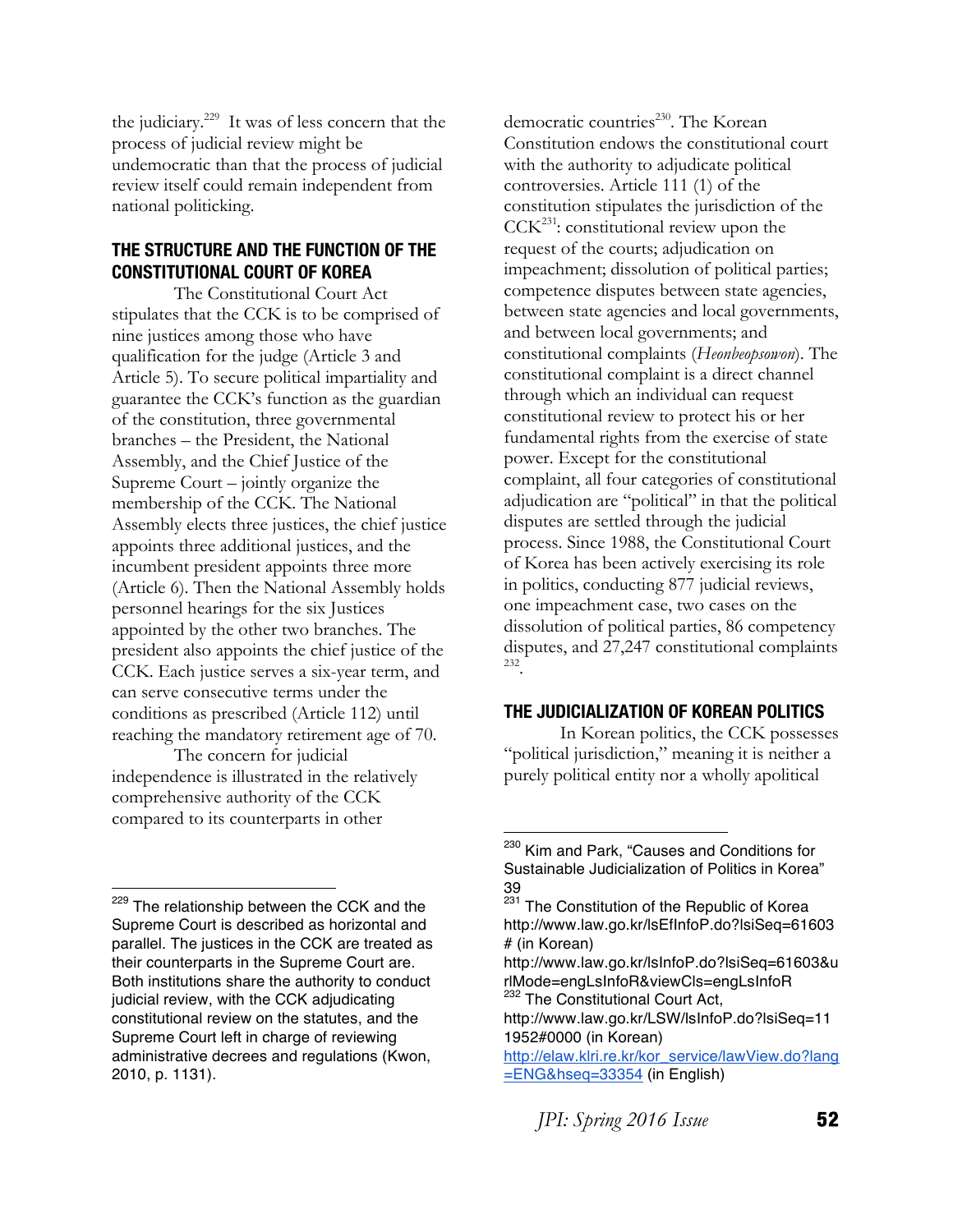body233. This imbues its constitutional adjudication with the function of forming political realities. The CCK has been inherently "political," born from the contested democratization process of the late 1980s and designed primarily to guard liberal democratic constitutionalism from partisan ambitions. All of the three patterns of judicialization – constitutional review, policymaking, and intervention on "megapolitics" – are observed in the actions of the  $\text{CCK}^{234}$ . And it has become a central political actor in resolving political controversies. Exemplary cases include the constitutional review of the Special Act on the May  $18<sup>th</sup>$ Democratization Movement, the Relocation of the Capital City Case, and the Dissolution of the Unified Progressive Party. And it is this trend of judicialization that has undermined *de facto* judicial independence of the CCK, if not its *de jure* judicial independence.

## **DE JURE INDEPENDENCE OF THE CONSTITUTIONAL COURT OF KOREA**

 Judicial independence is achieved when both the court and its judges are independent. Its theoretical roots originate from the theories of the separation of powers, upon which "the structure and the operation of the judiciary is separated and independent from the legislative and the executive $"2^{235}$ . Judicial independence is based on the existence of an independent and autonomous court, and the independence of the justices. In that sense, the CCK's judicial independence at *de jure* level is well secured.

 The Korean Constitution prescribes the independence of the court from the legislative and executive institutions by stipulating that "judicial power shall be vested in courts composed of judges" (Article 101 (1)). The constitution also recognizes the

courts' autonomy, in Articles 102 and 108, which define the court's authority to establish "regulations pertaining to judicial proceedings and internal discipline and regulations on administrative matters of the court." The organization and the operation of the court are autonomous within the scope of the Constitutional Court Act. This does not mean that the court is subject to legislative institutions; rather, it is interpreted that the court enjoys autonomy which cannot be infringed upon.

 The independence of the justices in the CCK is also safeguarded by the constitution. Ginsburg and Melton (2014) suggest that the component of *de jure* independence is a statement of judicial independence, judicial tenure, selection procedure, removal procedure, limited removal conditions, and salary insulation. Except for the guarantee of tenure, the Korean Constitution prescribes all of these components. Article 103 of the constitution guarantees the *ex-officio* independence of justices – *Sachliche Unabhängigkeit* – when it articulates, "judges shall rule independently according to their conscience and in conformity with the Constitution and laws." Thus, the constitution enshrines the right and duty of the nine justices to be subject only to their consciences, the Constitution, and the laws. They must be independent from any external pressures including the influence of the government, the higher court, the order of the chief justice, the litigants, and any social or political power. The qualification and the status of the justices are also defined in Article 106 (1) of the constitution: "No judge shall be removed from office except by impeachment or a sentence of imprisonment without prison labor or heavier punishment, nor shall he be suspended from office, have his salary reduced, or suffer any other unfavorable treatment except by disciplinary action."

 <sup>233</sup> Kwon, "Constitutional Theory" <sup>p</sup>*.*<sup>1116</sup>

<sup>234</sup> Ferejohn, 2002; Hirschl, 2010

<sup>235</sup> Kwon, 2010, p.1067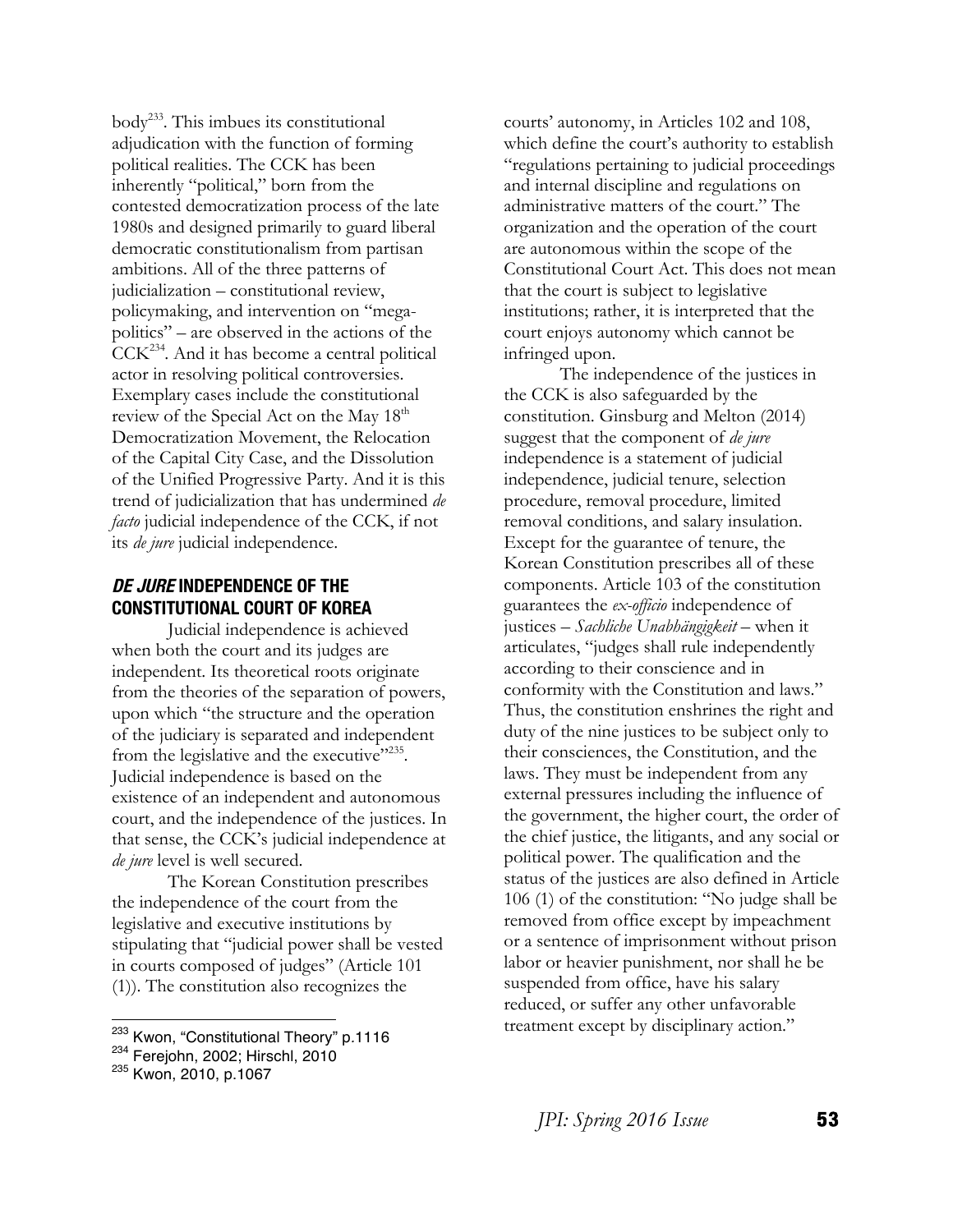#### **DE FACTO INDEPENDENCE OF THE CONSTITUTIONAL COURT OF KOREA**

 Despite the *de jure* independence of the CCK, the practice of the law is often discrepant from the prescriptions of the law, leaving the independence of the CCK at stake on a *de facto* level. As Ginsburg and Melton (2014) have argued, *de jure* judicial independence has turned out to be largely ineffective in securing *de facto* judicial independence. Chavez (2010) delineates the types of pressures exercised against *de facto* judicial independence. Regarding judicial independence as one of the pillars supporting the rule of law, she articulates that informal practices, as well as *de jure* institutions, restrict judicial autonomy and independence. Such informal practices include noncooperation by entities refusing to abide by the court's decision, and retaliation by withholding funds or threatening incumbency<sup>236</sup>.

In the case of the CCK, *de jure* institutions have not necessarily maintained judicial independence. However, practices that have harmed the *de facto* judicial independence of the CCK show different aspects than noncooperation and retaliation. Harm results from the stipulation of the CCK's binding power vis-à-vis all governmental institutions as defined by Article 47 of the Constitutional Court Act. Retaliation through financial means is also impossible due to the constitutional prescription of the judges' salaries and incumbencies. Rather, the threat to the independence of the CCK can be analyzed by examining the internal and external pressures exercised on it. Specifically, the independence of the CCK has often been infringed upon by internal pressures within

the court's hierarchy and external pressures from political actors.

 The hierarchical pressure within the court is the main threat to its judicial independence. Studies in Korean legal sociology have identified the distinct legal culture of "the privilege of former office"<sup>237</sup>. It refers to the custom that the judges and the prosecutors grant the request of lawyers who have recently retired from the court and the prosecutor's office. This privilege is one of the main reasons that judicial officers become lawyers after their retirement: they record exceptionally high rates of winning trials by utilizing their close connections to the incumbent justices in order to personally influence the decision. Their personal connections to the judiciary constitute a form of "social capital"238, bringing considerable pecuniary remunerations to those lawyers. The high rate of retirement of judges and prosecutors at an early age, and their greater chances of winning cases right after retirement, is strong evidence for the existence of this "invisible" yet quite pernicious privilege $239$ .

 This "privilege" also greatly influences the future career of the incumbent judicial officers within the court. They are under pressure to maintain amicable relationships with their colleagues and senior officials if they are to be regarded as a successful lawyer after retirement. Since they are likely to encounter their colleagues and senior officials even after retirement, and since the personal relationship will affect their efficacy as a

<sup>&</sup>lt;sup>236</sup> Georg Vanberg, "Establishing and Maintaining Judicial Independence". in *The Oxford Handbook of Law and Politics* ed. K. E. Whittington, et al. (New York, NY: Oxford University Press. 2010)

<sup>&</sup>lt;sup>237</sup> Kim, J. "Judicial independence and the necessity for judicial reform focused on judicial democratization: The case of Korea". *Kangwon Law Review*, 41(1), (2014): 137-184 (available only in Korean).

<sup>&</sup>lt;sup>238</sup> Lee, Y. H. "Legal Professionals' Corruptions and the Downside of Social Capital in South Korea," *Korean Journal of Criminology*, 18(2), (2006): 441-458 (available only in Korean). <sup>239</sup> Kim, 2014, p.104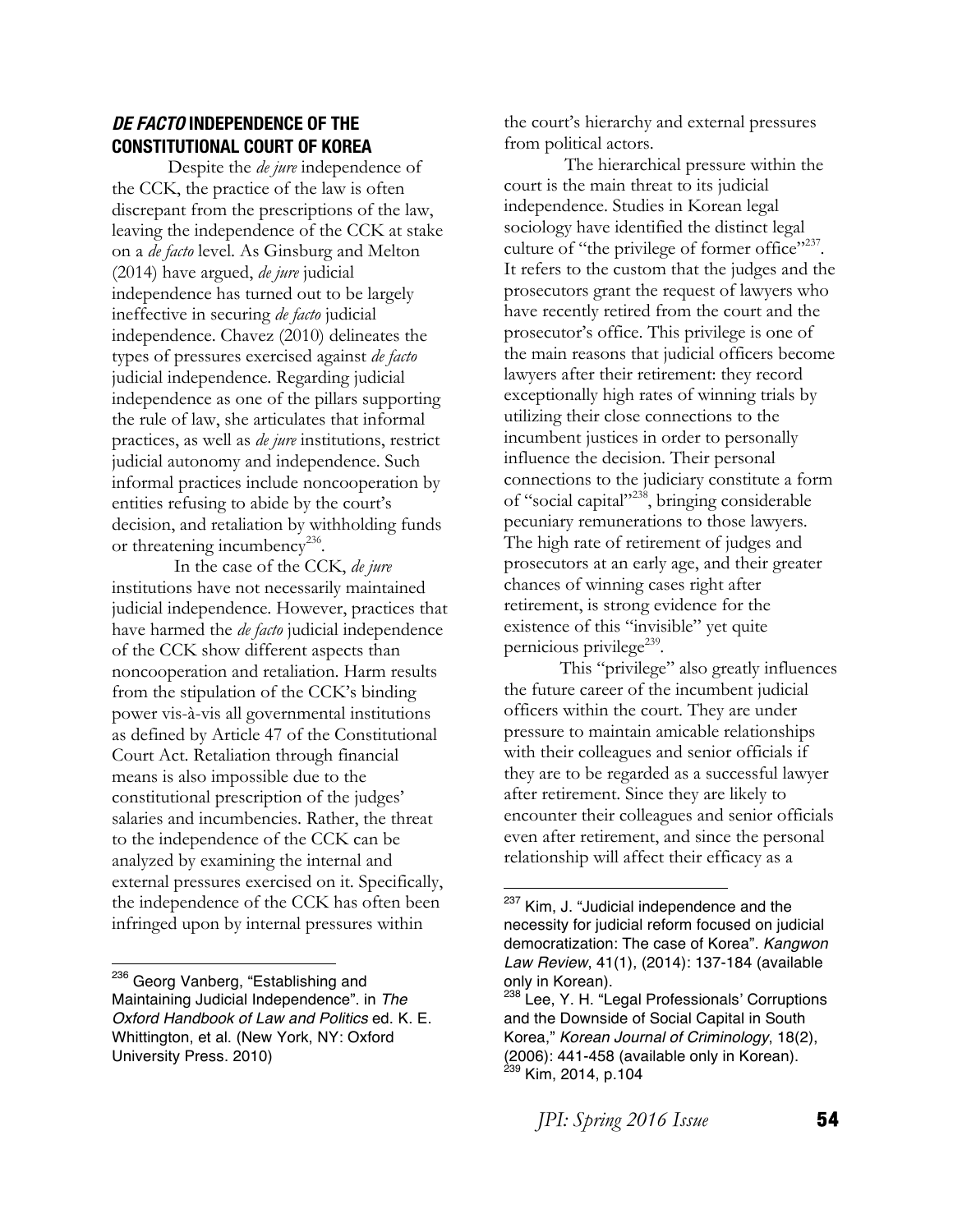lawyer arguing before the bench, these personal relationships and hierarchies within the court system have a profound impact on the officers' conduct. In fact, looking at a snapshot of data from 2000 to 2004, among lawyers, 89.8 percent of retired judges and 75 percent of former prosecutors practiced legal services in the same jurisdiction they had previously practiced law in<sup>240</sup>.

 The justices of the CCK face the same pressure. There have been a total of 46 justices who have served in the CCK. Except for the nine incumbent justices, the career path of the other 37 former CCK justices shows that the "privilege" system exercises the same pressure on their professional independence as it does among other judges. In fact, their official retirement turns out to be far from their last: only six justices have ever retired at the regular retirement age. Another 31 former justices retired under the age limit. The number of the former CCK justices who actually "retired" is just nine. Twenty-six former justices chose to pursue careers as lawyers, politicians or law professors. Among them, private law firms hired sixteen former CCK justices. They continue to provide their legal knowledge and experience to the law firms as lawyers. As in the case of the ordinary court judges and prosecutors, the CCK justices continue their legal career as lawyers. And it places the CCK justices under the influence of other institutions within the judiciary.

 External pressure from political actors is another factor that disturbs the judicial independence of the CCK. Pursuing a career in politics is the second most popular post-CCK career for justices after going into private practice. Among 37 retired justices, 13.5 percent of them were elected or appointed as politicians. The majority of them became members of the National Assembly, and one of them was appointed as the

Chairman of the Board of Audit and Inspection. These justices have had to run for election or find a politician, in either the legislature or in the executive branch, who will appoint them to office. The fact that their position after retirement depends on the goodwill of such politicians exerts pressure on these judges while in office.

 The trend of judicialization in Korean politics exacerbates these aforementioned problems by strengthening the cohesion between the CCK and partisan politics. The impact of political pressure on constitutional adjudication is apparent in the cases of the CCK. The CCK has refrained from delivering rulings dissonant from the political aims of the ruling party. This tendency is intensified when the ruling party is the majority in the National Assembly, or as the political majority is ascertained through elections $241$ .

 Among many cases, three constitutional adjudication cases most clearly illustrate the impact of judicialization on the independence of the CCK. The first case is the constitutional review on the Special Act on the May 18<sup>th</sup> Democratization Movement<sup>242</sup>. During the process of democratization, one of the worst excesses committed against the citizens of the republic was the "Kwangju Uprising" of 1980, when the military carried out a large-scale massacre in that eponymous Korean city by deploying special airborne units against protesters. The core figures of military authority at the time, including the former President Chun Doohwan, were on trial for treason in relation to

<sup>&</sup>lt;sup>241</sup> Park, J. (2009). Constitutional adjudication and policy-making – a positive analysis of constitutional policy-making for dissolving the countermajoritarian difficulty. Ph.D. dissertation, Seoul National University of Korea (available only in Korean).

 $242$  96Hun-Ka2, February 16, 1996 (The Special Act on the May Democratization Movement, etc. Case)

 <sup>240</sup> Lee, 2006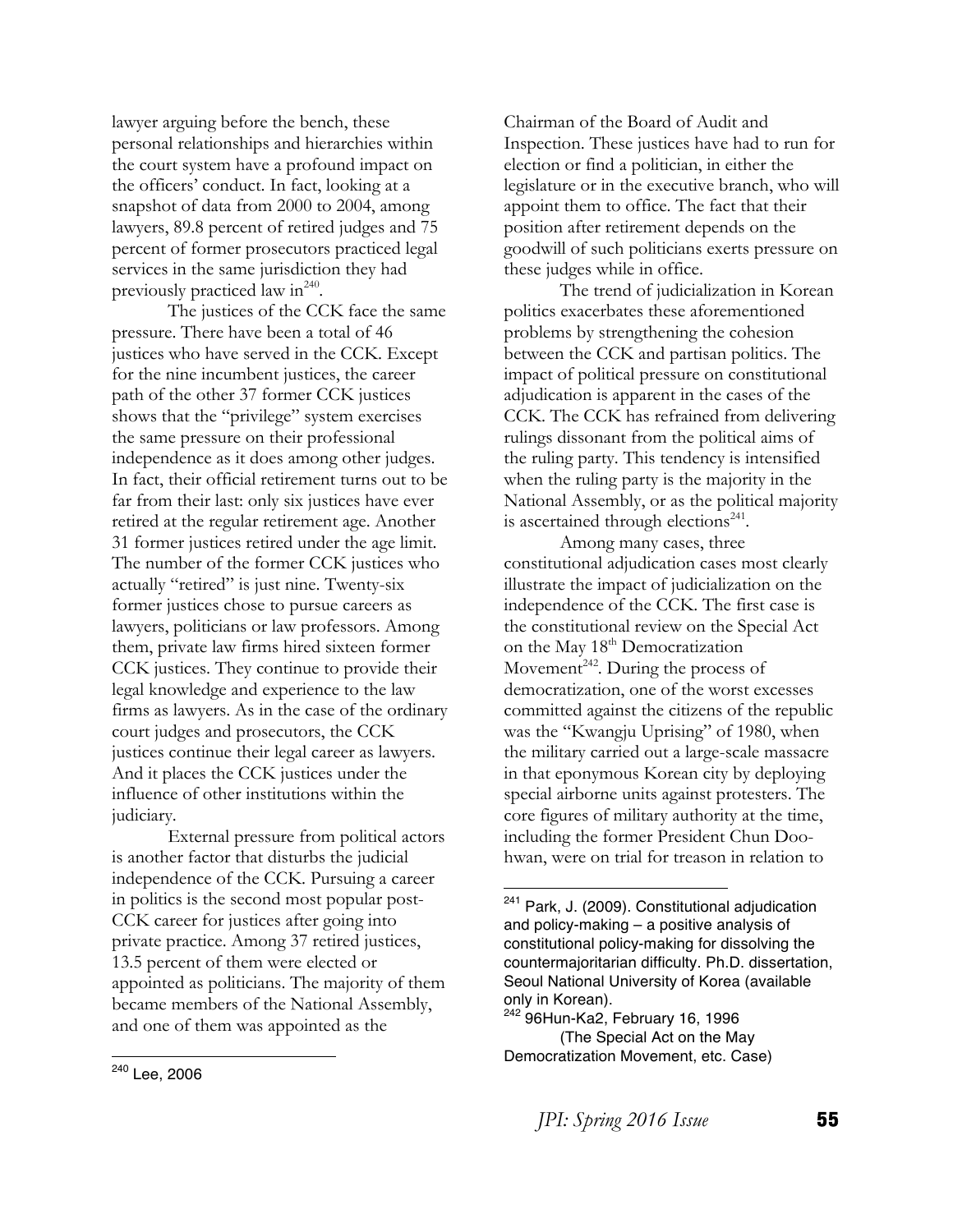this as well as the 1979 putsch. However, before the inauguration of Kim Young-sam as president of the first civilian government in the republic, the CCK ruled that it was unconstitutional to penalize those litigants because the statute of limitations for treason had expired. The National Assembly in 1995 then passed the Special Act as *ex post facto* legislation. Thus, the case became the subject of constitutional adjudication again, specifically on the questions of whether retrospective punishment is constitutional, if this constitutional adjudication violates the prohibition against double jeopardy, and if the successful coup d'état could be subject to punishment. But with the cessation of the former constitutional adjudication process under the government of Roh Tae-woo, a former general and colleague of Chun, the CCK did grant the constitutionality of penalizing the leaders of the coup d'état and the repressive reaction to the Kwangju Uprising.

 The second case includes the constitutional review on the Relocation of the Capital City.243 It was President Roh Moohyun's core election pledge to move the capital from Seoul to Sejong, to better balance regional development. The pledge led him to win the Presidential election in 2003, drawing vast amount of vote from the proposed new capital area, whose voters have traditionally constituted a swing-voting bloc between conservative and progressive parties. The CCK again followed the political stance of the ruling party in the National Assembly, which opposed the move from Seoul. Another factor that influenced the CCK's decision was the change in the public's policy preference to being against relocation. Justice Kim Young-il even cited the result of the public poll during the sentencing. The CCK declared the

proposed move to be unconstitutional based on the rationale that Seoul's status as capital of Korea for over 600 years constituted a "customary constitution" which compels it to be the national capital. With that rationale, it also acknowledged the constitutional effect of the "customary constitution" to be the same as that of the written constitution. Therefore, amending the customary constitution to move the capital would require a national referendum based on Article 130 of the Constitution. The citation of a "customary constitution" and public polling in defense of the organized opposition to the move suggested that appearances, rather than the absolute legality of the proposed move, influenced deliberations.

 The third case is the recent decision on the dissolution of the Unified Progressive Party<sup>244</sup>. It marks the first and so-far the only dissolution of a democratically elected party in the liberal democratic era of Korean politics, with only a few parallel cases in the history of constitutionalism worldwide (such as the dissolution of the Communist Party of the German Federal Republic in 1956 on the grounds that the organization maintained ties to the East German security services.) In Korea, the far-left Unified Progressive Party (UPP) became the subject of dissolution proceedings for allegedly promoting pro-DPRK ideology and plotting treason, specifically alleged plans for sabotaging infrastructure if the North attacked. As the only modern nation divided exclusively by political ideology into rival states, the entrenched enmity between the two Koreas constitutes the essence of each one's national identity in opposition to the other's political system<sup>245</sup>. Following the arrest of several UPP

 <sup>243</sup> 2004Hun-Ma554 et al., October 21, 2004 (Relocation of the Nation's Capital Case)

 $244$  2013Hun-Da1, 2014.<br> $245$  Justine Guichard, "The judicial politics of enmity. A case study of the constitutional court of Korea's jurisprudence since 1988"*. Columbia*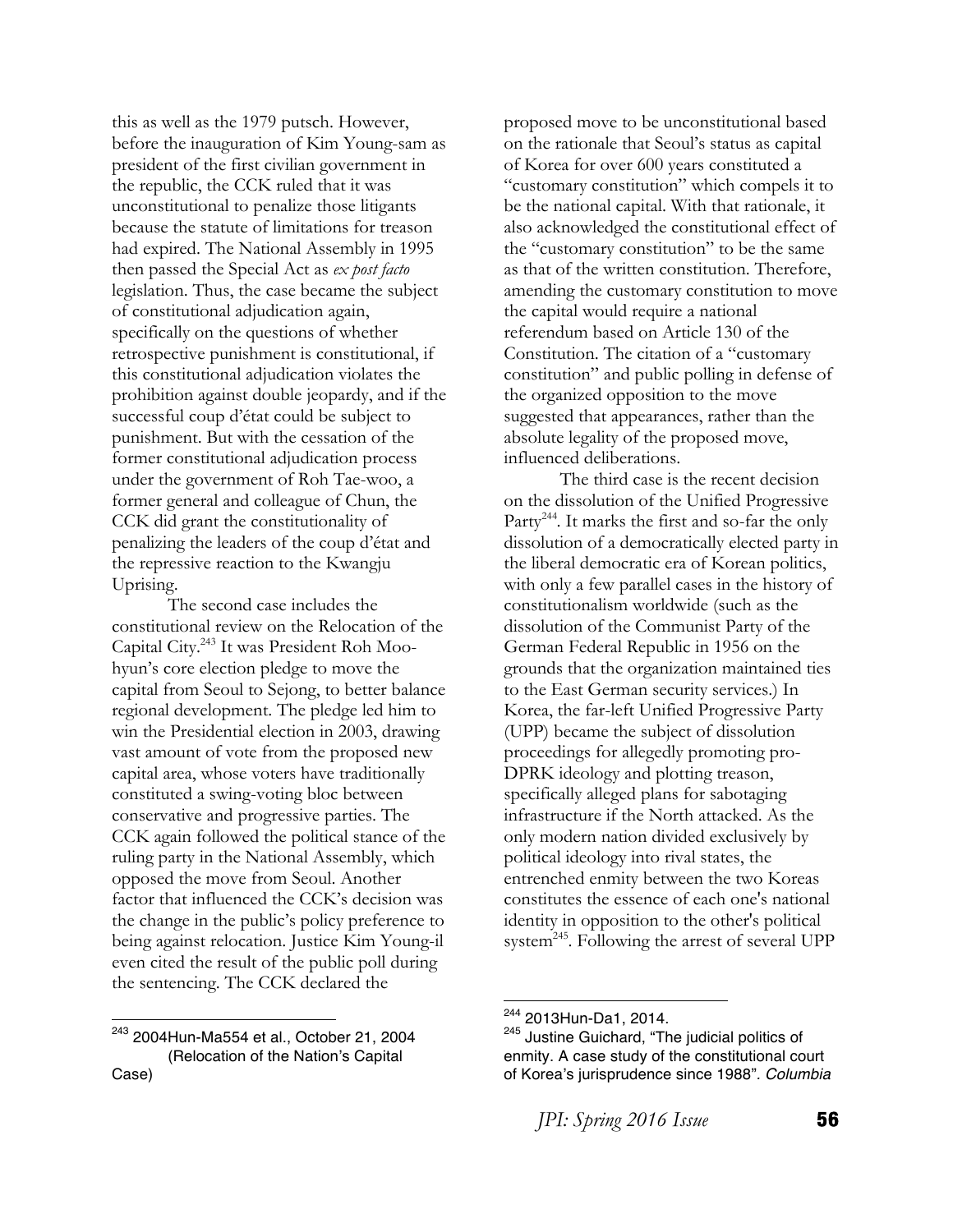members on treason charges, the CCK dissolved the UPP at the end of 2014 on the grounds that its ideology and activities posed a serious threat to South Korea's existence as a liberal democracy. The UPP's five sitting legislators lost their membership in the National Assembly as a result of the 8-1 ruling. The one dissenter, Justice Kim Yi-su, argued that the treason charges against some of its members did not merit the forced dissolution of the entire organization – citing the aforementioned West German case as a precedent since it led to persecution of real and alleged communist sympathizers, both officially and unofficially.246 The other eight justices' rationale for ordering the UPP's dissolution was based on a controversial interpretation of "militant democracy (streitbare Demokratie)" in Korean law<sup>247</sup>. The Constitution's Article 8 (4) states:

> If the purposes or activities of a political party are contrary to the fundamental democratic order, the Government may bring an action against it in the Constitutional Court for its dissolution, and the political party shall be dissolved in accordance with the decision of the Constitutional Court in the formation of the political will.

South Korean law continues to define "treason" rather broadly, on the grounds that the state of war between the republic and the North has never formally concluded – simply expressing support for the North's politics has led to prosecutions. The article has been interpreted as the realization of "militant

<u> 1989 - Johann Barn, mars eta bainar eta bainar eta baina eta baina eta baina eta baina eta baina eta baina e</u>

*University Academic Commons*, (2014). http://dx.doi.org/10.7916/D8R78CBB.

<sup>246</sup> The party, while banned, essentially reformed itself in 1968 under a new name and a more permissible West German political environment, retaining many formerly banned members. <sup>247</sup> 2013Hun-Da1, 2014, p.112

democracy" advocated by Karl Loewenstein and Karl Manheim<sup>248</sup>. The majority opinion of law professors and constitutional scholars, is that the article should be restrictively applied only to exceptional cases where democracy is about to be destroyed and obliterated by the actions of a subversive party  $-i.e.,$  one that clearly intends to function within a liberal democratic system only to the end of destroying and replacing it<sup>249</sup>. The CCK arguably stretched the interpretation of this article since there was no clear and present danger proven against the republic<sup>250</sup>. This was substantiated by the fact that a number of the treason charges, and sentences that came with them, were either reduced or dropped due to a lack of evidence.

#### **JUSTIFICATION FOR THE EXISTENCE OF THE CONSTITUTIONAL COURT**

As Richard Posner<sup>251</sup> claims, the constitutional court is an inherently political institution. Tom Ginsburg<sup>252</sup> also contended that the design of the constitutional court resulted from the political actors' attempts to insure their interests under new constitutional norms. Contrary to such skepticism that the constitutional courts could be swayed by partisan politics, it is better for a democratic regime to have a constitutional court established<sup>253</sup>. In fact, their role is not just limited to amending setbacks in democracy, but extends to complete democracy as one of its quintessential parts.

To begin with, constitutional courts supplement the flaws in democracy. The legislative and executive branches are proven

 

249 Kwon, 2010, 86; Lim, 2015, 3.<br><sup>250</sup> Lim, 2015, 2.<br><sup>251</sup> Posner, R. "The Supreme Court". *Harvard* 

<sup>252</sup> Ginsburg. "Judicial Review in New Democracies".

<sup>253</sup> Park, 2009, 51-57.

*JPI: Spring 2016 Issue* **57** 

<sup>&</sup>lt;sup>248</sup> Kwon, 2010, p.83

*Law Review,* 119(1), (2005), 28-102.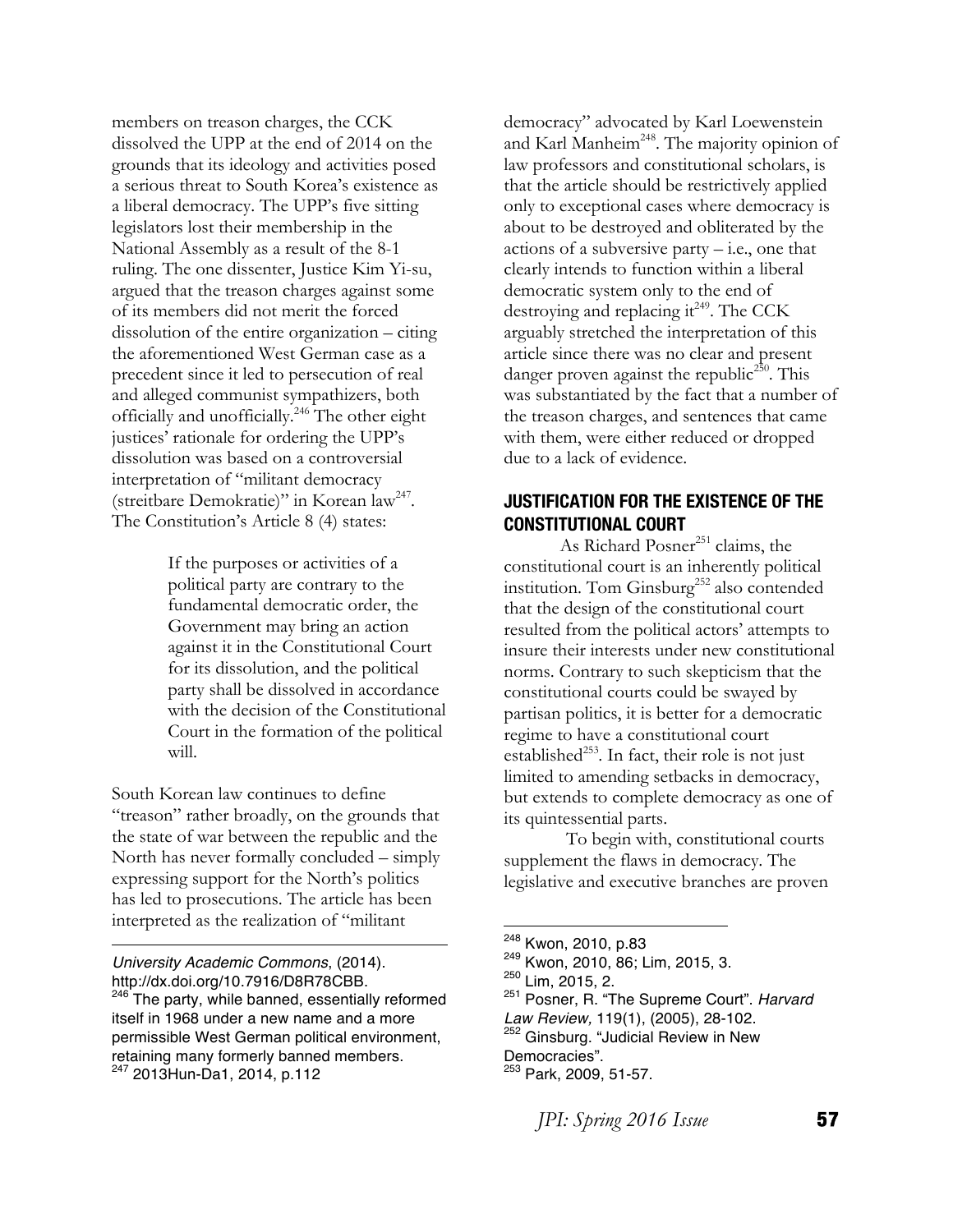to be fallible in modern democratic history, with the everlasting possibility of abusing their authority. This is where the constitutional court works. When the legislative and the executive fail to comply with democratic decision-making processes, the constitutional court can ideally resolve the chaos independent from partisan political interests. Presenting the concept of "counterdemocracy," Pierre Rosanvallon<sup>254</sup> has emphasized the constitutional court's contribution to democracy in three aspects. First, the judiciary provides reasonable explanation for its decisions through systemic procedures based on facts and causal relationships. Moreover, the judiciary is obliged to make decisions and provide answers to raised questions, hence eliminating uncertainty in society and closely binding the community. Finally, the court is analogous to a "theater"<sup>255</sup> where the societal controversies become clear in light of fundamental governing principles, and at the same time, where society reflects upon itself. John Ferejohn and Larry Kramer<sup>256</sup> also echo the involvement of the constitutional court in enhancing democracy. Since the courts take decisive action when the political system is "fragmented, indecisive, or gridlocked," it is what people resort to when their political leaders fail to yield decisive action<sup>257</sup>. Additionally, the judicial intervention forces political officials to expect judicial proceedings.

In the same vein, the constitutional court safeguards fundamental rights from

<sup>254</sup> Pierre Rosanvallon, *Counter-Democracy. Politics in an Age of Distrust*, trans. A. Goldhammer, (Cambridge: Cambridge University Press, 2008)

 

abusive governmental power, thus realizing the ideals of liberal democracy and human rights. Steven Croley considered constitutionalism to be a remedy for defects inherent in majoritarian rule. Individuals possess the rights "against the majority, which is to say, against encroachment by majoritarian power"<sup>258</sup>. John Ferejohn and Pasquale Pasquino (2002) also acknowledged that the constitutional court protects constitutional values. He thought that the actions of the constitutional court would guarantee that "the legislation and administrative actions do not encroach on constitutional values" by upholding the hierarchy of norms<sup>259</sup>.

Further, the constitutional court completes democracy. The activity of the constitutional court does not produce counter-majoritarian opinions, because the constitutional court is designed to participate in politics from the beginning. It constitutes a part of the democratic policy-making process and therefore its activity strengthens and expands democracy. Additionally, the constitutional court protects the constitution as the pre-commitment of the polity. This pre-commitment is beneficial to democracy as it promotes liberty in politics and ultimately the popular sovereignty.

#### **DOES THE CCK GUARD THE LIBERAL DEMOCRATIC CONSTITUTION?**

 The Constitutional Court of Korea has maintained its significant status in Korean politics, overcoming the counter-majoritarian problem and struggling to secure judicial independence from partisan political pressures. The judicialization of Korean

<sup>&</sup>lt;sup>255</sup> Ibid p.237

<sup>256</sup> John A. Ferejohn, and Larry D. Kramer, "Independent Judges, Dependent Judiciary: Institutionalizing Judicial Restraint," *New York University Law Review,* 77(4), (2002): 962-1039. <sup>257</sup> *Ibid*. 249.

<sup>&</sup>lt;sup>258</sup> Steven P. Croley, "The Majoritarian Difficulty: Elective Judiciaries and the Rule of Law," *University of Chicago Law Review*, 62, 689-790. (1995), 704.<br><sup>259</sup> John Ferejohn and Pasquale Pasquino

<sup>(2002), 251.</sup>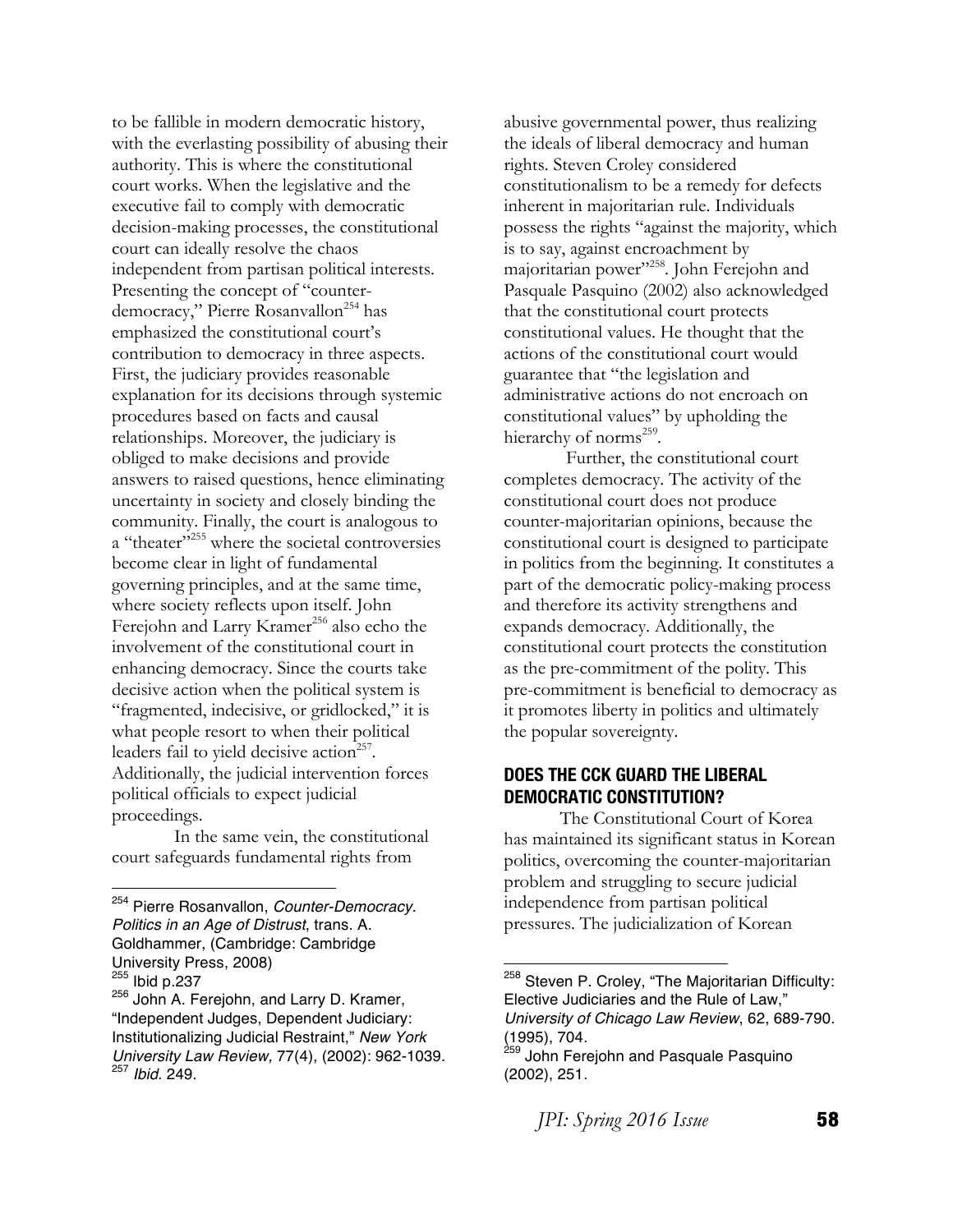politics has opened the door to the possibility of the CCK expanding its influence into politics and subjecting itself to further pressures from political actors, its own internal hierarchy, and the informal patronage networks characteristic of the functioning of the Korean judiciary as a whole. As a result, the politico-historical context and the recent tendency toward judicialization both provide reason to be concerned about the CCK's independence. Unfortunately, however, *de facto* judicial independence has not and is not guaranteed as thoroughly as *de jure* judicial independence has been.

 Still, these setbacks are not enough to completely frustrate the CCK in functioning as a guardian of the liberal democratic constitutionalism. Institutional remedies have been designed to insulate the Korean political system from possible overreach and partisanship by the CCK. Those countermeasures comprise of three categories, as corresponding to three most frequently raised criticisms: measures to countervail the lack of democratic accountability, complements for judicial independence, and ultimately, systemic means to improve the state of Korean democracy.

 First, the legal design of the CCK targets the difficulty in alleviating countermajoritarian trends by facilitating public understanding and their acceptance of its decision. One way to do so is the opening of more trials to the public. Article 34 of the Korean Constitution stipulates that the CCK must disclose the oral pleadings of the adjudication and the pronouncement of the decision, unless it is a paper hearing and deliberation.<sup>260</sup> In addition, the Court Organization Act enumerates when the CCK can decide not to open the trial, namely "if it

might endanger the national security, public peace, and order or good public moral, it may be decided that the trial be closed to the public" according to Article 57. That is, constitutional adjudication is held to be public in principle, and the CCK ought to present reasons when it decides to close the courtroom. It is incumbent upon the CCK to invite the public into the judicial arena. The benefit of a public trial is improved awareness on the constitutional discourse and the augmented duty of the justices to present the logic behind their decisions. In this way the CCK remains as "the pure form of the public reason"<sup>261</sup>.

 Second, the demand of the CCK to exert binding power over the legislative branch in its rulings on laws restores judicial independence. Once the CCK declares a law or bill to be unconstitutional, other state agencies and local governments are liable to legislate alternatives (Article 47). Likewise, if the CCK accepts the constitutional complaint requested by an individual, state agencies and local governments' offices are obliged to take measures to follow the decision (Article 75). This binding power impacts the future actions of state agencies. These additional *de jure* supports parallelize the judicial power with the legislative authority.

 Third, the CCK has a unique method of sentencing that improves its ability to counter majoritarian tendencies. Based on the principle of public trial, the CCK is supposed to disclose details of the sentencing process as well as the proceedings of trials. The information on the sentencing includes controversial issues, the court's answer for the issues, legal reasoning for the answer, logical explanation for the reasoning, and most importantly, dissenting opinions. When drafting a sentence, each individual justice identifies themselves in the reasoning and opinion. That is, every justice has the right to

<sup>&</sup>lt;sup>260</sup> The CCK can convene litigants to the court and hold a face-to-face trial or just review the submitted documents and internally make decisions.

Ferejohn & Pasquino, 2002, p.9